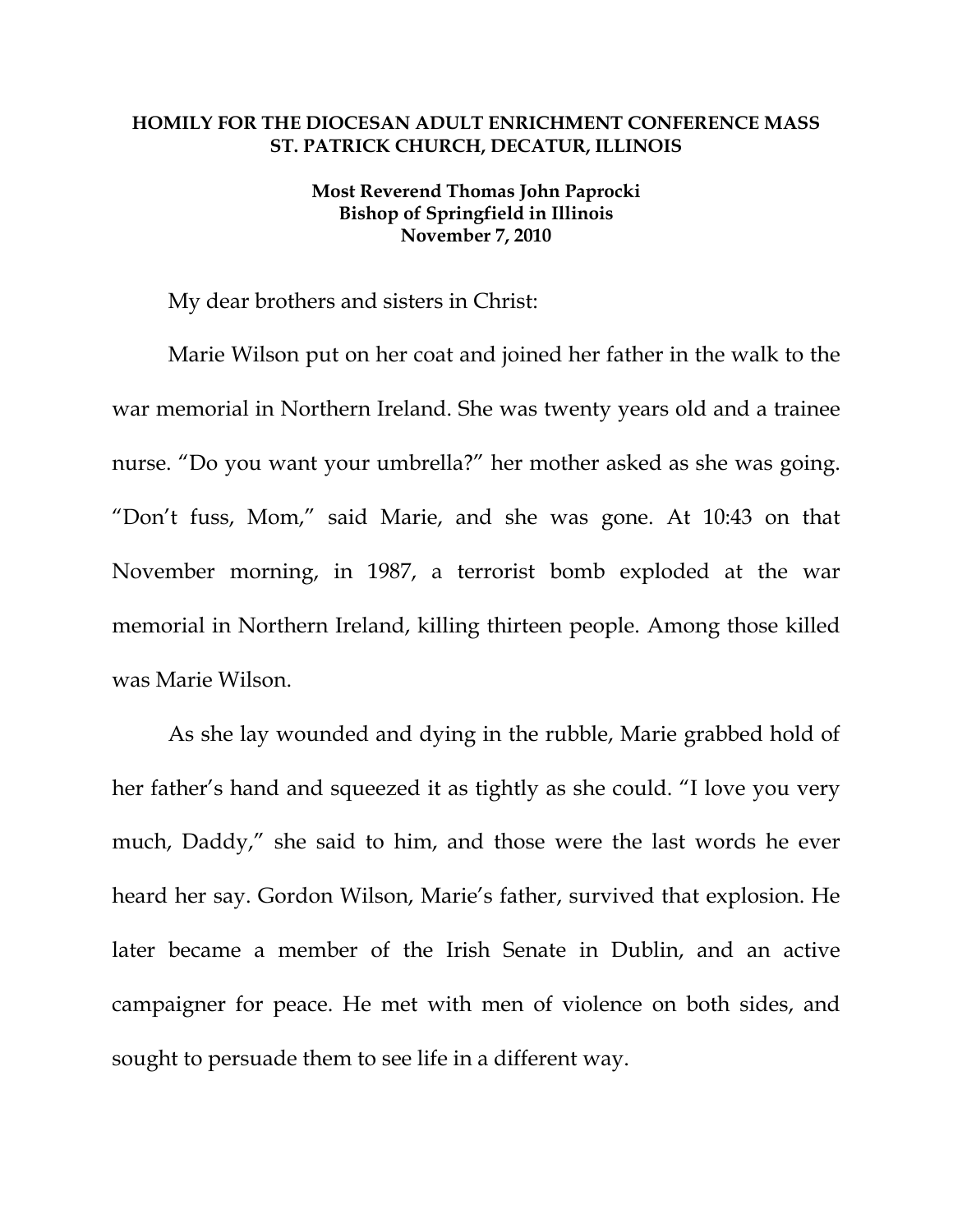Marie's mother, Joan Wilson, an organist in her local church, became a counselor for bereaved people. After losing her precious daughter, Marie, Joan lost a son in a car crash, and shortly afterwards her beloved husband, Gordon, died. After her own dark times, Joan started to visit other people who were suffering loss. Finally she wrote a book for those who are bereaved, entitled *All Shall Be Well.* Joan often cites the words spoken by Gordon, after the loss of Marie: "God is good, and we shall meet again."

Gordon Wilson's words come in a direct line from the teaching of Jesus himself. In conversation with the Sadducees, who believe in God, but not in a life after death, Jesus points out that God is God of the living. It makes no sense to be God of the dead. Jesus also points out to his hearers that life beyond the grave is different from life in this world. We will be children of the resurrection.

This understanding of life and death, and what lies beyond, was demonstrated in the time of the Maccabees, in the story of the seven sons put to death for their religion. Each son expresses a belief in the justice of God, the reward of a good life and the punishment of sinners. All the injustices of this world will be addressed and redressed. Where people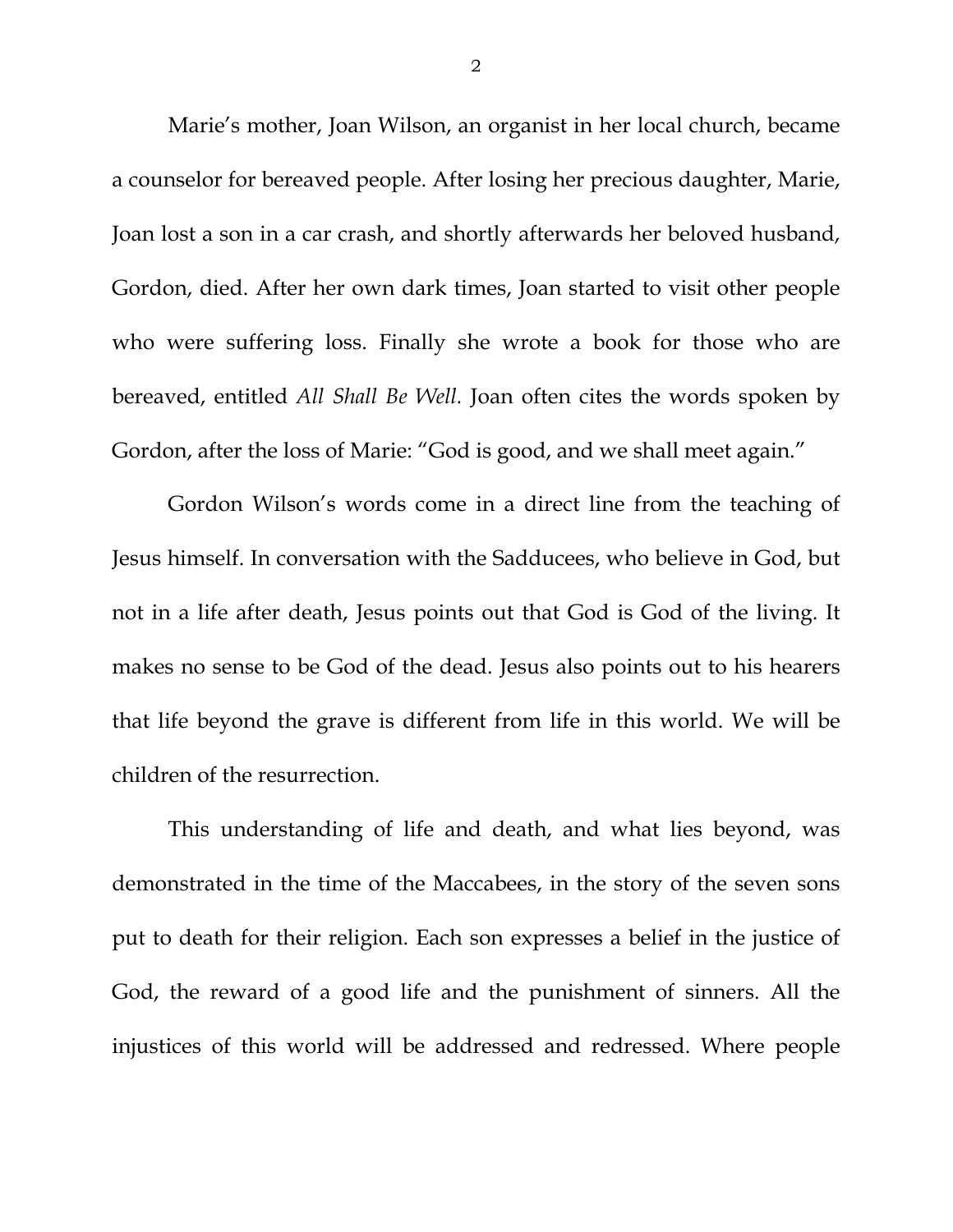have been robbed of life in this world, and deprived of its hopes and joys, there will be a restoration and a fulfillment of life for them in heaven.

In preaching this message on his missionary journeys, St. Paul reflects on the blessings that we have received with the Gospel. We have an inexhaustible comfort and a sure hope in all the pathways of our life. Paul himself would stand in great need of this comfort and this hope, as he met with much opposition and outright hostility in his travels. He speaks about "bigoted and evil people", whom he has come across, and at whose hands he has personally suffered. But Paul will go on, and persevere in his work, despite the hardships. He knows the love of God, and he knows the courage of Christ Jesus.

Gordon Wilson knew the love of God. He also knew the courage of Christ. After the bomb explosion and the death of his daughter, he said, "I bear no ill will towards those who did this." This quiet and gentle man shook the world with his fortitude and his faith. He did not allow this terrible violence to destroy his firm belief in God and God's goodness.

Joan Wilson knows what it is to suffer the loss of loved ones. She has been through the darkness. Time does not heal, she says. It just helps you to cope better. Her faith is constant and her hope is bright. She reminds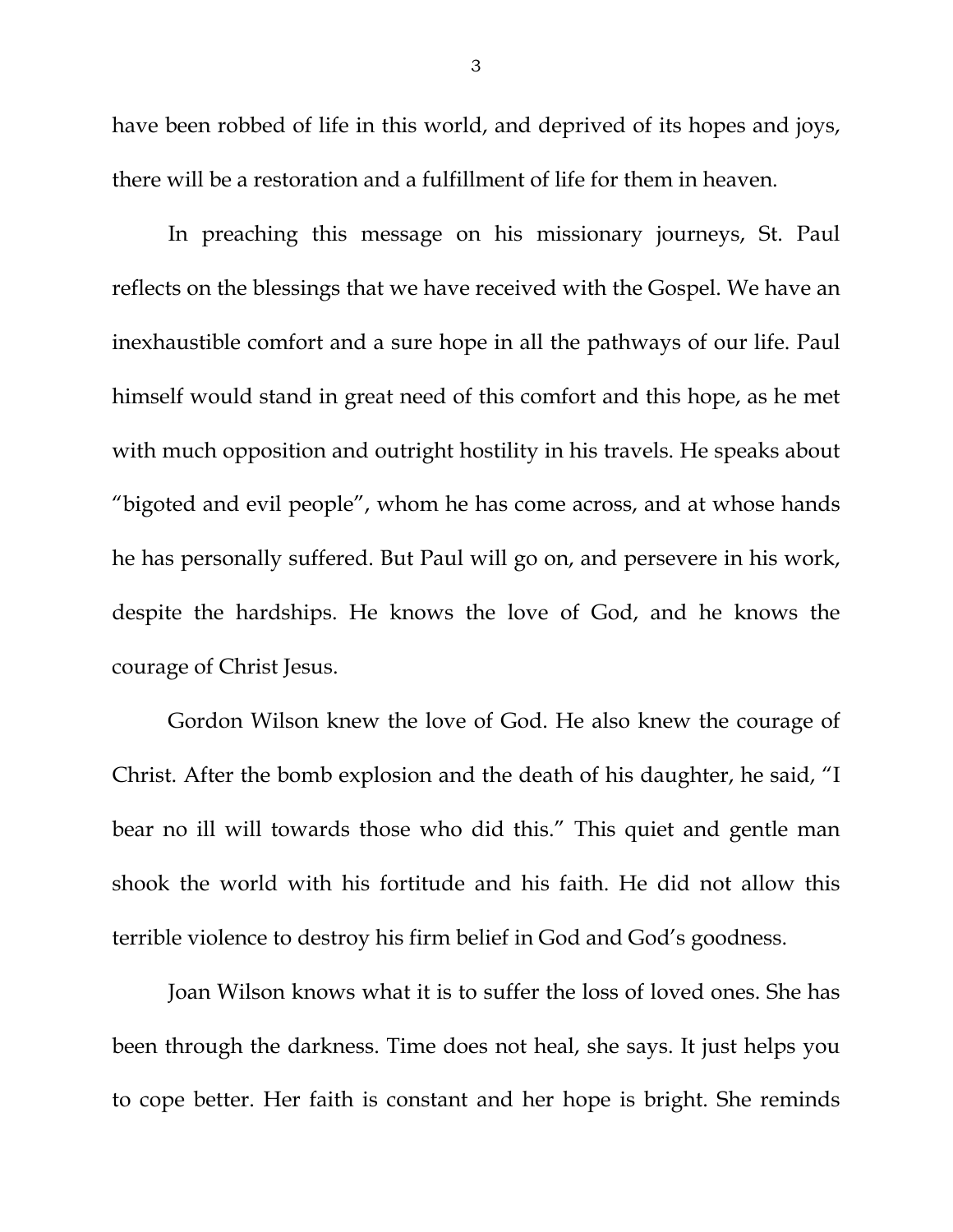herself every day of Gordon's words: "God is good, and we shall meet again." She looks forward to the time when she will be reunited with her husband, her son and her daughter.

Marie Wilson, that young trainee nurse, has left us the great testimony of her dying words, spoken from beneath the rubble: "I love you very much, Daddy." Faith, hope and love abide, these three; and the greatest of these is love.

As we celebrate this Mass for the Diocesan Adult Enrichment Conference here in Decatur at St. Patrick Church, it is good for us to reflect on these truths of our faith reflected in today's readings from Sacred Scripture, in particular our belief in the resurrection.

In the creed that we profess at Mass every Sunday, we profess that "we look for the resurrection of the dead, and the life of the world to come." The reference here to the "resurrection of the dead" is not about the resurrection of Jesus after His death on the cross; it refers to **our own resurrection**. In fact, the Apostles Creed is even more explicit in professing our Catholic belief in the "resurrection of the body." We do not believe that we will live like **spirits** for all eternity. We believe that our **bodies** will be raised up on the last day, when Christ comes again. But they will not be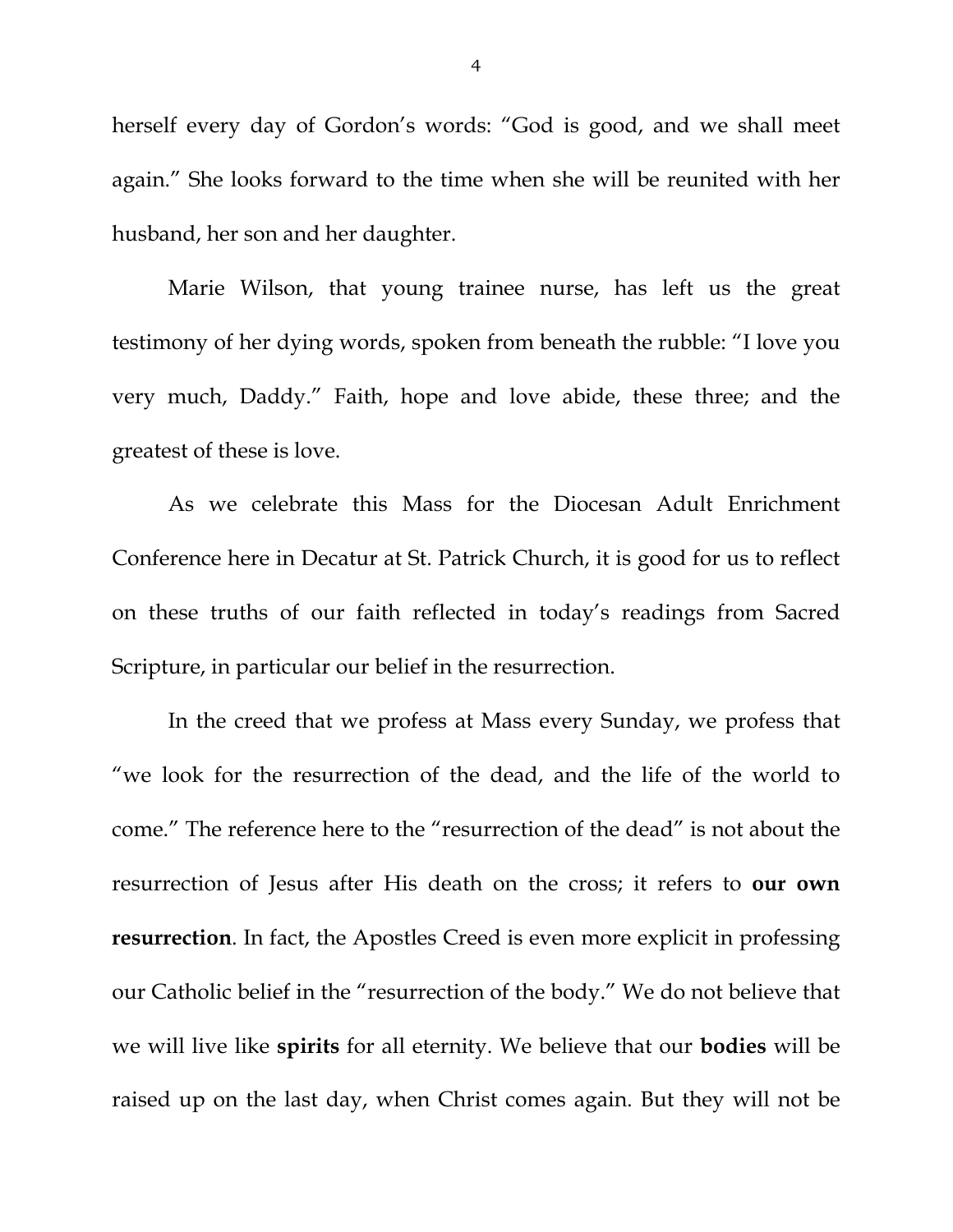like the bodies we have now, thank God. Our resurrected bodies will be **glorified** bodies. Jesus tells us that life in heaven will be infinitely different from anything we've experienced here on earth. We don't know exactly what it will be like, but we do know that eternal life in heaven with our resurrected, glorified bodies will mean no more tears, no more sickness, arthritis, cancer, disease, disability, or disappointment; no sin, no boredom, no broken relationships, no taxes, no layoffs, no unemployment, no inflation, no elections and no paid political announcements

Our Catholic tradition places special emphasis on praying for those who have died during the month of November. We began this month celebrating All Saints Day on November 1st and All Souls Day on November 2nd. The month culminates liturgically on the Solemnity of Christ the King, which we will observe on November 21st this year. In a sense these days are all related to each other in expressing our hope for all the dead to be resurrected and live forever in God's kingdom, and so we pray for all the faithful departed throughout this month.

In thinking about death and preparing ourselves for that inevitable reality, it is good to avoid two extremes. One extreme is to think that it is impossible to get into heaven. We call this despair. It is the sin of Judas,

5